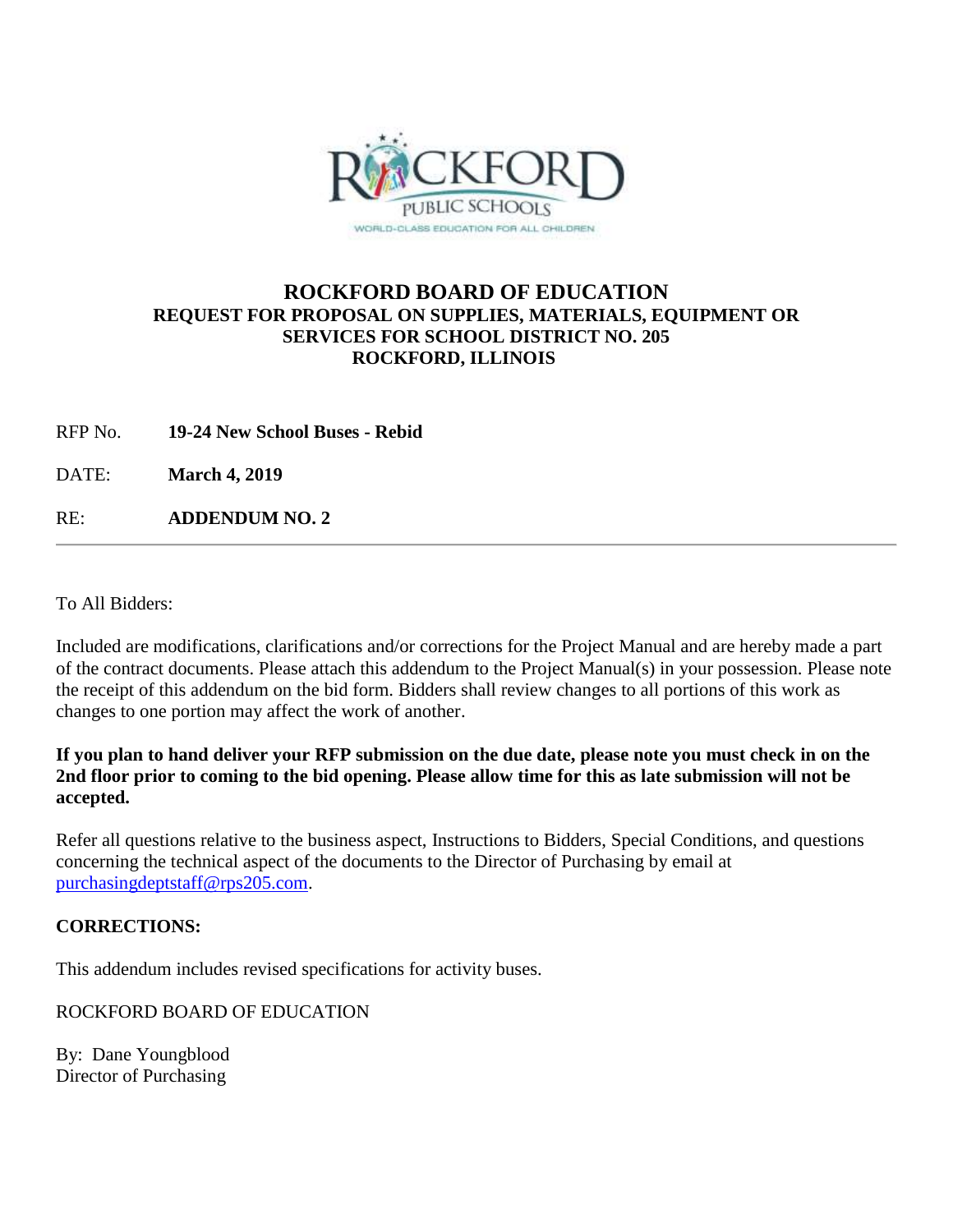| Chevy                                                                                                                                  |  |
|----------------------------------------------------------------------------------------------------------------------------------------|--|
| <b>CHASSIS SPECIFICATIONS</b>                                                                                                          |  |
| 139" Wheelbase                                                                                                                         |  |
| 6.0L Vortec V-8 gasoline engine 323 HP                                                                                                 |  |
| Dual batteries, 600 cca and 770 cca                                                                                                    |  |
| $4.10 - 1$ axle ratio                                                                                                                  |  |
| Engine cooler                                                                                                                          |  |
| 6 Speed automatic transmission with overdrive                                                                                          |  |
| Brake/transmission shift interlock                                                                                                     |  |
| Driveshaft guards                                                                                                                      |  |
| 12,300 lb.GVWR                                                                                                                         |  |
| 4.300 lb. front axle                                                                                                                   |  |
| 8.800 lb. rear axle                                                                                                                    |  |
| 4.300 lb. front springs                                                                                                                |  |
| 8,600 lb. rear springs                                                                                                                 |  |
| Heavy duty radiator                                                                                                                    |  |
| Dual rear wheels                                                                                                                       |  |
| LT225/75R16 all season radial tires                                                                                                    |  |
| 4-wheel disc brakes with 4-wheel anti-lock brake system                                                                                |  |
| Brake warning indicator                                                                                                                |  |
| 220 amp. Alternator                                                                                                                    |  |
| Front and rear shock absorbers                                                                                                         |  |
| Front stabilizer bar                                                                                                                   |  |
| Power steering                                                                                                                         |  |
| 33 gallon fuel tank                                                                                                                    |  |
| Two speed intermittent windshield wipers with electric washers                                                                         |  |
| In dash heater, defroster and 15,000 BTU A/C system                                                                                    |  |
| Driver information center: includes fuel range, average speed,<br>oil life monitor, fuel used, ice warning, engine hours, average fuel |  |
| economy, tachometer, and maintainance reminders                                                                                        |  |
| Instrumentation: Analog with speedometer, odometer with trip                                                                           |  |
| odometer, fuel level, voltmeter, engine temperature and                                                                                |  |
| oil pressure                                                                                                                           |  |
| Theft deterrent system PASS-Key III                                                                                                    |  |
| Warning tones for headlights on and key in ignition                                                                                    |  |
| Driver's high back seat with lap and shoulder harness                                                                                  |  |
| Driver's dooor with roll up window and key lock                                                                                        |  |
| Tinted windshieldand drivers door glass                                                                                                |  |
| Driver side sun visor                                                                                                                  |  |
| Driver's storage console                                                                                                               |  |
| (2) Auxiliary power outlets                                                                                                            |  |
| Aluminized stainless steel muffler and tailpipe                                                                                        |  |
| Black rubberized floor covering                                                                                                        |  |
| Tilt steering wheel                                                                                                                    |  |
| Driver's air bag                                                                                                                       |  |
| Daytime driving lights                                                                                                                 |  |
| 5 year or 100,000 mile power train warranty (which ever comes first)                                                                   |  |
| 3 year or 36,000 mile bumper to bumper chassis warranty                                                                                |  |
| 5 year or 100,000 mile 24 hour road assistance                                                                                         |  |
| <b>SCHOOL BUS BODY SPECIFICATIONS</b>                                                                                                  |  |
| 76.5" Interior headroom minimum                                                                                                        |  |
| 90.9" interior width                                                                                                                   |  |
| Galvanized steel body construction with one piece roof bows that                                                                       |  |
| extend from floor line to floor line                                                                                                   |  |
| Aluminum interior side and rear walls                                                                                                  |  |
| Aluminum ceiling and roof panels                                                                                                       |  |
| Steel exterior side panels                                                                                                             |  |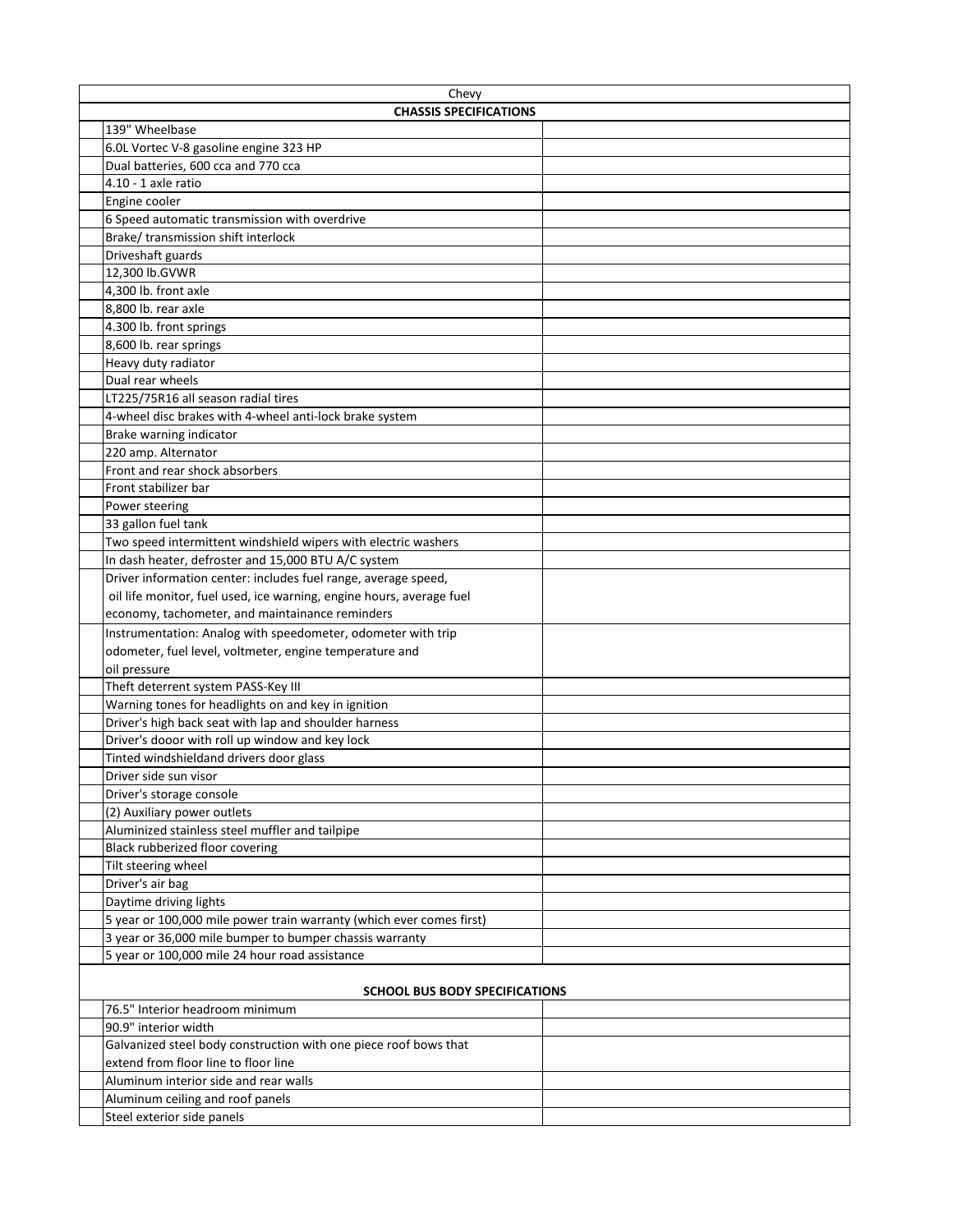| One piece rub rails with weep holes to prevent condensation.          |  |
|-----------------------------------------------------------------------|--|
| Rubrails located at seat, floor and lower skirt                       |  |
| Aluminum interior side panels below windows                           |  |
| Double-out, panic-free entrance door with electric door control       |  |
| 24" wide x 78" tall                                                   |  |
| Large storage compartment with folding door                           |  |
| Tinted split sash side windows with 12" minimum clear opening         |  |
| (windows are 36" H x 30" W)                                           |  |
| 16" x 40" curb side safety window                                     |  |
|                                                                       |  |
| Wrap-around, anti-ride rear bumper                                    |  |
| Bus body will be completely under coated                              |  |
| 2" Fiberglass insulation in roof, side & rear 1/4 panels              |  |
| Rear rubber fender extensions                                         |  |
| Two step stepwell                                                     |  |
| Steel rear emergency door with upper and lower glass and              |  |
| stainless steel door hinge                                            |  |
| 1/2" Red emergency door pilot light for driver                        |  |
| 1/8" Gray rubber floor covering                                       |  |
| 3/16" Gray ribbed rubber in aisle and on entrance steps               |  |
| Aluminum aisle trim                                                   |  |
| 1/2" Exterior grade plywood sub-floor                                 |  |
| Fuel access plate cover                                               |  |
| 42,000 BTU rear heater                                                |  |
| Heater shut-off valves in engine compartment                          |  |
| Heater bleed valves                                                   |  |
| Stainless steel hand rail at entrance steps                           |  |
| 6" x 16" interior mirror                                              |  |
| Bright white multi-stage acrylic urethane exterior paint              |  |
| White interior paint                                                  |  |
| Cab transition panel designed to shed water away from body and        |  |
| cab                                                                   |  |
| Reflective striping around all emergency exits                        |  |
| Heated Rosco 7" x 10" flat with 7" x 4" convex rearview mirrors       |  |
| Heated Rosco fender mounted crossview mirrors                         |  |
| 4" Header bumper pads over entrance and emergency doors               |  |
| Reflective triangle kit                                               |  |
| 2-1/2 Pound fire extinguisher with indicator sign                     |  |
| First aaid kit mounted on front header panel                          |  |
| Circuit control board for all body circuits mounted on front header   |  |
| panel for easy access                                                 |  |
| Body circuit relay disconnect                                         |  |
| Accessory switch panel located right of driver on engine cover        |  |
| (4) Dome lights for passengers                                        |  |
| Driver's dome light on separate switch                                |  |
| LED marker and ID lamps                                               |  |
| LED 4" Brake and tail lights                                          |  |
| LED Back up lights                                                    |  |
| 7" Red incandescent brake and tail lights                             |  |
| 7" Amber incandescent rear turn signals                               |  |
| Step well-light                                                       |  |
| Noise suppression switch                                              |  |
| Crossing arm - Sspecialty w/interrupt switch                          |  |
| Strobe light lo-profile - 4 feet from rear of bus                     |  |
| Child check system with dome light activation (required as of 7/1/12) |  |
| Rear vandal lock with buzzer & front indicator light with starter     |  |
| interrupt                                                             |  |
| (7) 35" Freedom Activity seates                                       |  |
| Seat belts on all passenger seats                                     |  |
| Seat belt cutter with indicator sign                                  |  |